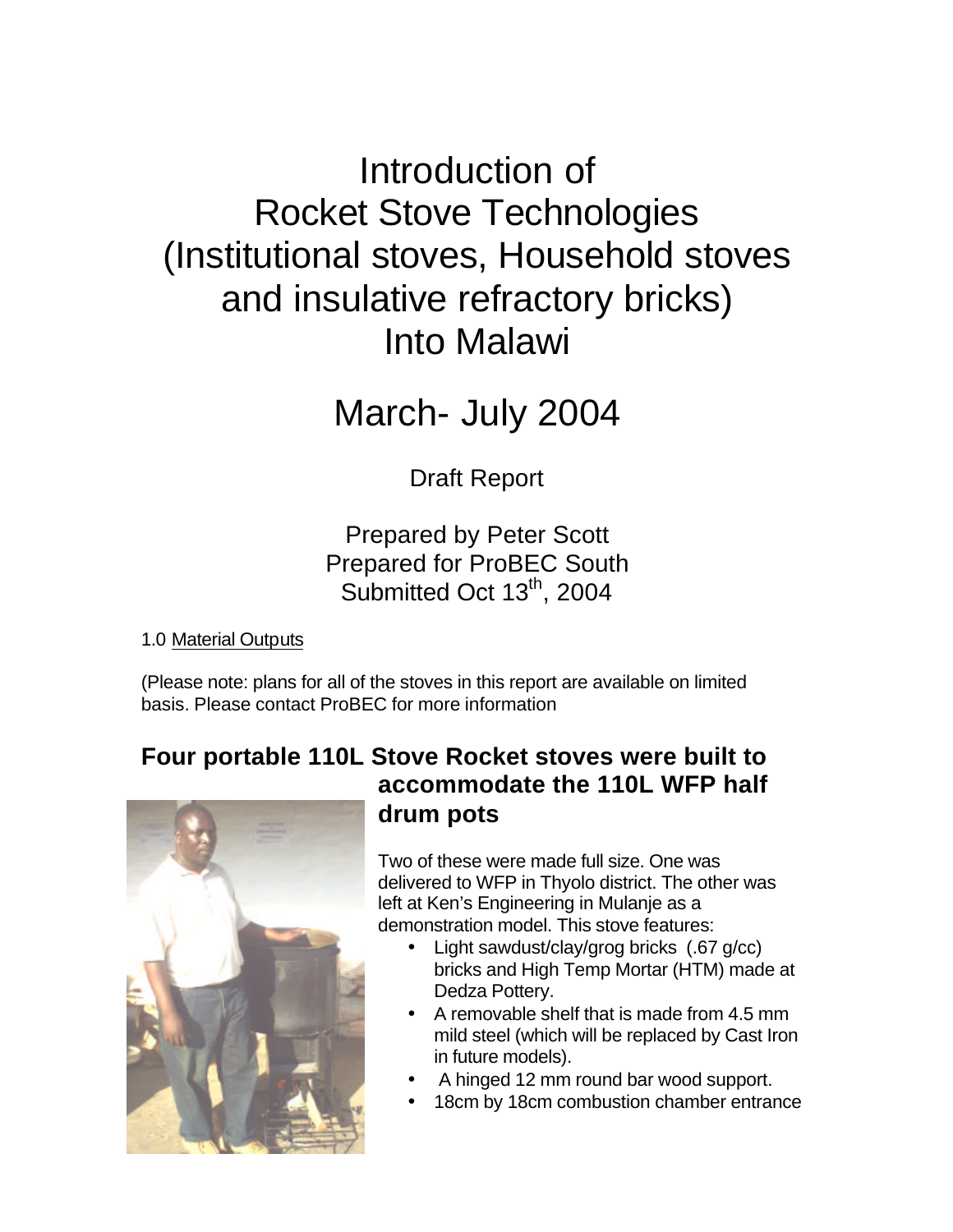

The other two stoves were made with a slightly smaller skill skirt and combustion chamber. This was done to reduce costs and conserve sheet metal thus enabling us to make two stoves from one sheet **of 1.6 mm mild steel. The lower skirt will,** of 1.6 mm mild steel. The lower skirt will, to some extent, lower stove efficiency. No testing has yet been done between the two stoves to

- 18cm by 18cm combustion chamber entrance
- Retail cost US\$190

### One 200L Double walled Portable stove



- Salvaged Vermiculite Boiler bricks. Future stoves will utilize light sawdust/clay/grog bricks (.67 g/cc) and HTM mortar made by Dedza Pottery.
- A 1.6 mm stainless steel inner skirt and a 1.6mm outer skirt. Wood ash is placed between the 2 skirts
- A removable shelf that is made from 4.5 mm stainless steel (which will be replaced by Cast Iron in future models).
- A hinged 12 mm round bar wood support.
- 22cm by 22cm combustion chamber entrance

A CCT (Controlled Cooking Test) was performed by Andi Michael (ProBEC/ Oldenburg University) in July 2004. The stove cooked **Nsima for 220 people in 2.5 hours with 9.5 kg of dry wood**.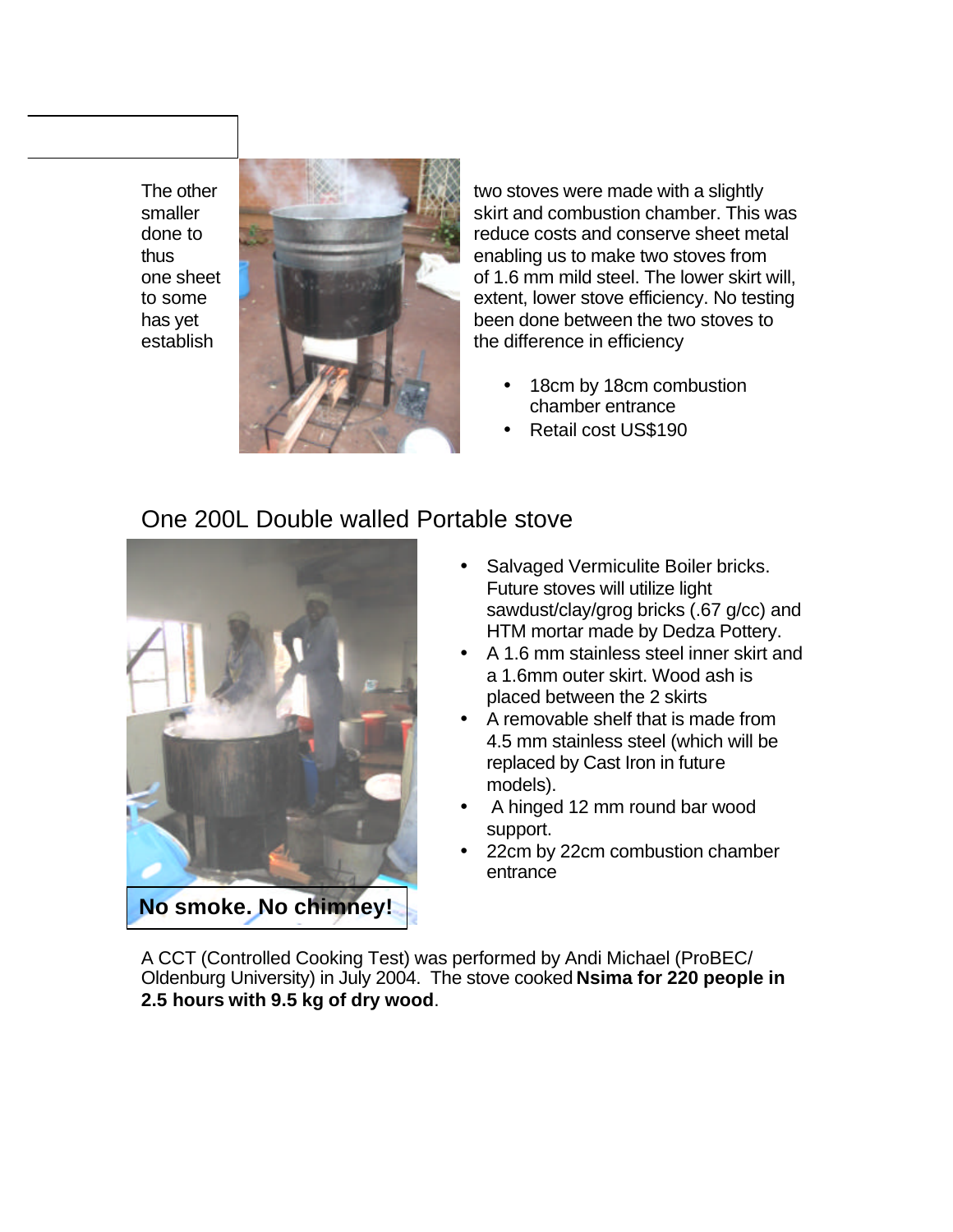### **One 100L Brick stove**



- Salvaged Vermiculite Boiler bricks. Future stoves will utilize light sawdust/clay/grog bricks (.67 g/cc) and HTM mortar made by Dedza Pottery.
- A removable shelf that is made from 4.5 mm stainless steel (which will be replaced by Cast Iron in future models).
- Pot skirt made from curved brick (which will be replaced by rectangular 'soldiered ' bricks in the future)
- Fuel consumption estimated at 13 kg to cook 110 (200g) servings of nsima

The Brick stove design has been modified to incorporate an internal steel skeleton. See 100L way forward at the end of this report



Eastern Produce records show that that the 110L pot on the open fire uses **170 kg of wood per meal** (or approximately 160 kg more wood to cook half as much food).



A visual comparison between the quantities of wood used (170kg) for the open fire vs. the amount of wood used (13kg) by the 100L Rocket stove. Independently tested by EP Lauderdale Tea Estates (Malawi).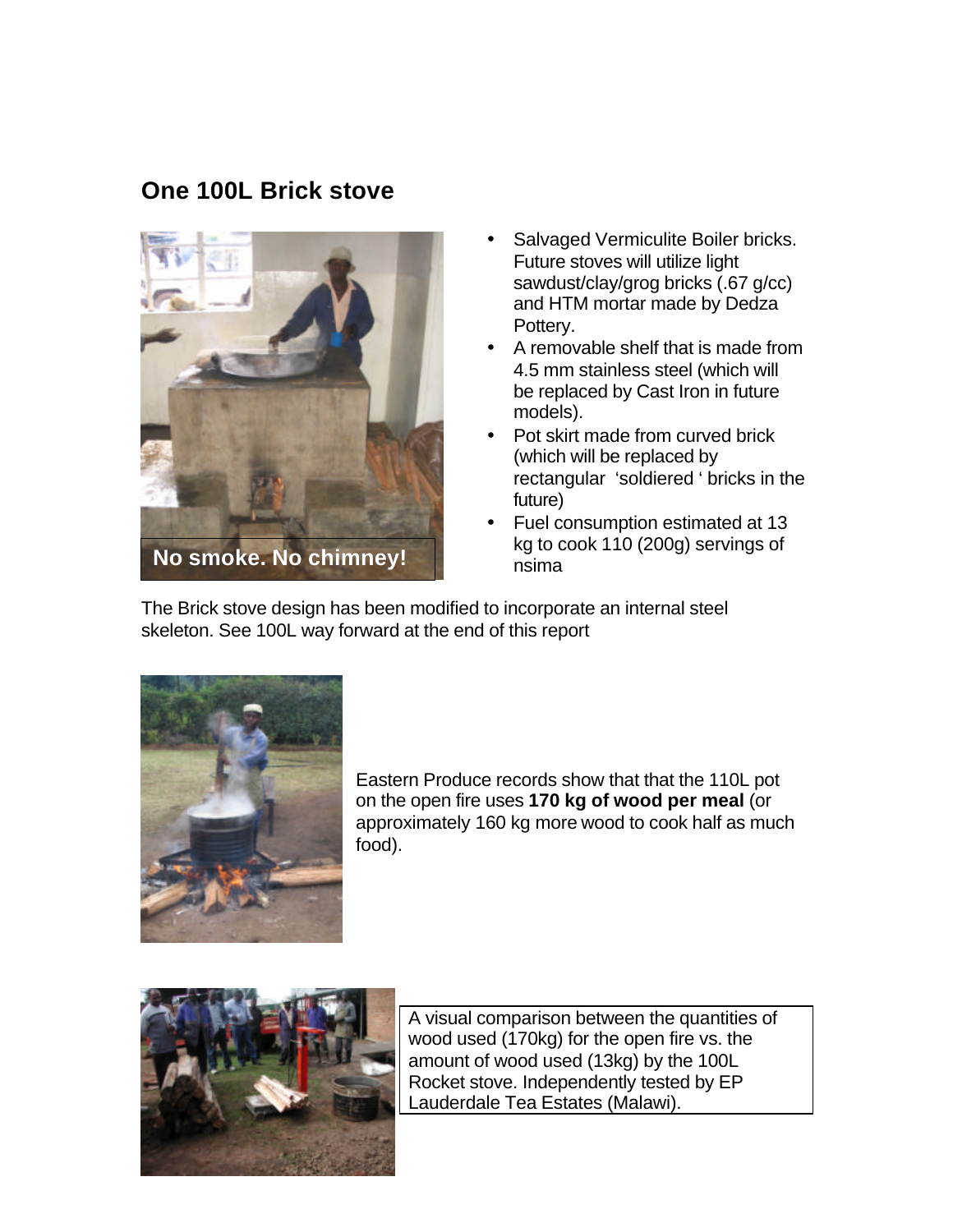### **One 110 L Brick stove**



This stove was built for Satemwa Tea Estates in Thyolo. This stove is slightly different than the 100L EP stove as it was designed to fit the common 110L half drum, not the custom built 100L stainless steel pot. Wherever possible, we should discourage the use of these drums and encourage the use of stainless steel pots.

• 20 cm by 20cm combustion chamber

# **One 100L Double walled Stove With stainless Steel pot**



- Salvaged .5 g/cc Vermiculite Boiler bricks. Future stoves will utilize sawdust/clay/grog bricks (.67 g/cc) and HTM mortar made by Dedza Pottery.
- A 1.6 mm stainless steel inner skirt and a 1.6mm outer skirt. Wood ash placed between the 2 skirts for insulation. Future stoves will be built with 100% mild steel
- A removable shelf that is made from 4.5 mm stainless steel (which will be replaced by Cast Iron in future models).
- A hinged 12 mm round bar wood support.
- 20cm by 20cm combustion chamber entrance

# One retrofitted 250L Oil Electric stove



The electric oil stove (photo left) was one of 4 oil electric stoves that were donated to the Mulanje prison. These stoves cost an estimated US\$ 3,000 each but were only in operation for a few weeks to a month before they broke. When no one was able to fix the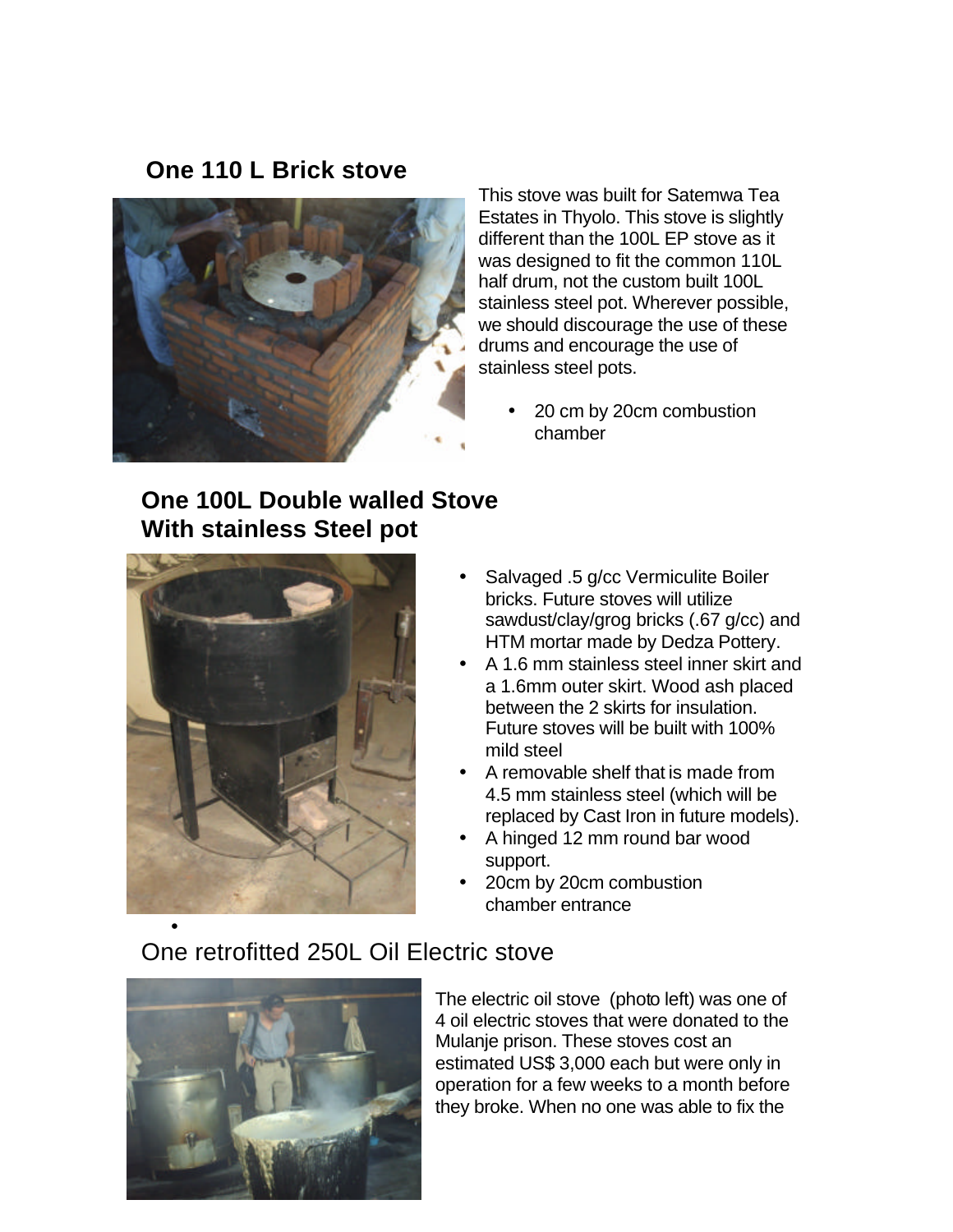stoves, the prison administration went back to their traditional open fire.



In March 2003, we took the broken stove apart, salvaged most of the material, and rebuilt it as a wood fired rocket stove. Some new sheet metal was used for the combustion chamber but the new Rocket stove could be made, with time permitting, entirely from the used stove. At this point it has not been established if it is more viable for the prisons to retrofit the metal electric stoves or if they should just reuse the stainless steel cooking pot and build a new stove with brick.

The stove shown here was built in March 2003 with salvaged vermiculite boiler bricks. These bricks were set up with 5 parts High Temperature Zimbabwe cement, no sand, and 2 parts water. This mixture only lasted a few months. This stove was rebuilt with Dedza bricks and HTM Mortar in July 2004. A heavier .9g/cc brick might be more suitable for a prison stove (for obvious reasons)



### **Two 2-pot Restaurant Stoves**

One was delivered to Mulanje Motel and the other was left with Ken's Engineering as a demonstration model.

- Mulanje Motel Reported 90% reduction of fuel consumption as compared to open fire
- 7 mm gap between pot and stove body
- Insulated with Dedza sawdust/grog/clay bricks
- Suggested retail US\$70-100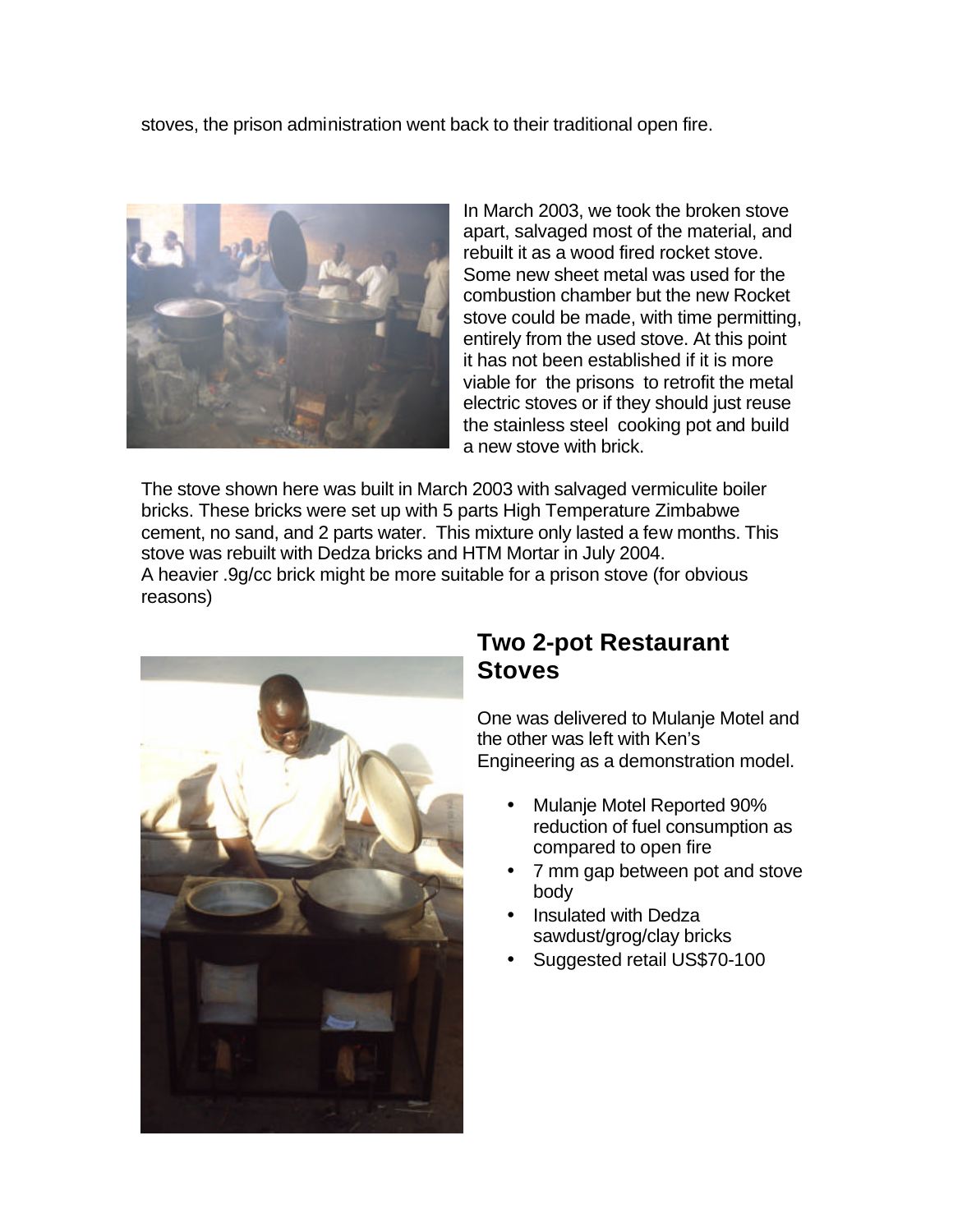### **One Dover Replacement stove**



This 2-pot +oven flattop stop was designed for Eastern Produce to replace the expensive and wasteful cast iron Dover stove. The new stove is currently being tested in an Eastern Produce manager's house in Mulanje.

- 12 cm by 12 cm combustion chamber entrance
- 30 cm by 28 cm by 35 cm baking compartment

# **Two 2 pot mud stoves**



Built by Jayme Vineyard in cooperation with the women of Mulanje Boma

- Combustion chamber insulated with Dedza sawdust/clay/grog bricks
- Stove body built with anthill soil and bricks
- Shelves made from mild steel





- The pot sits inside the stove, thus increasing surface area exposed to hot flues gases.
- 7-10 mm gap between pot and stove wall.
- These stoves were built in late July 2004. Mud stoves need at least 2 weeks to dry but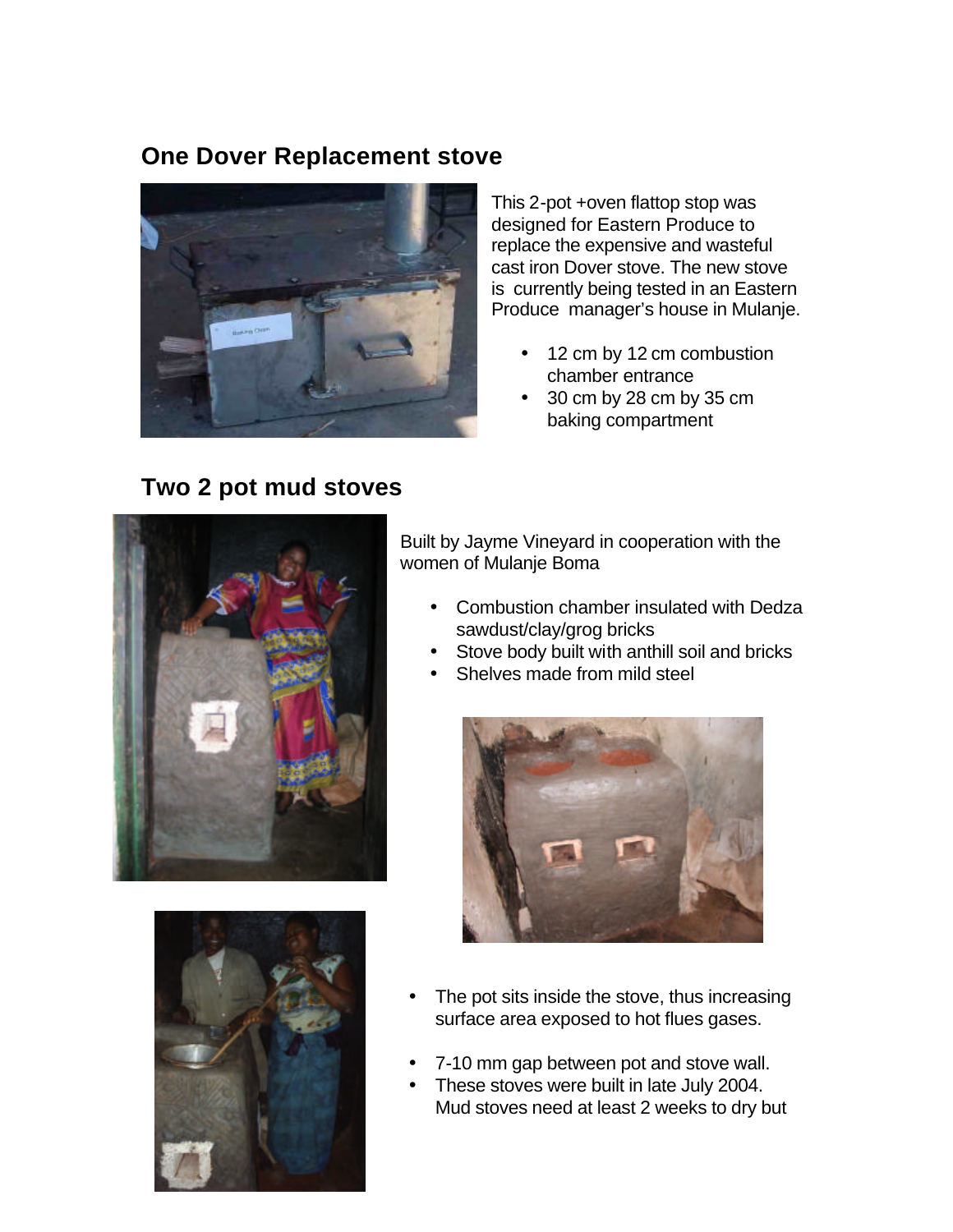unfortunately Jayme and I were not present when the stoves were first used. Obviously training and testing of the stove is still necessary. This will take place upon our return in Jan 2005

# **Two New Portable Ceramic Rocket Stoves**



- Made At Dedza Pottery
- The first stove is a full sized household rocket stove made from a terracotta body with a .67 g/cc sawdust/clay/grog liner (liner shown in gray)
- The pot fits inside the stove body. When the pot is placed inside the stove, a 7 mm gap is created between the pot and the sides of stove body
- The stove comes with two removable rings (not shown). The two rings nest inside of one another and then both of the rings fit inside of the stove.
- The straight black lines that extend downward from the pot represent three 12 mm round bar pot supports. These support the pot independent from the ceramic stove body and reduce stresses on the stove body.
- This stove is designed for optimum combustion and heat transfer efficiency.



- This Rocket stove is a shorter version of the previous stove and it is designed for optimum heat transfer efficiency, **not** optimum combustion efficiency. This stove, which is less expensive than the full size rocket stove, would be for outdoor use as it would be smokier than the taller 'traditional ' rocket stove design.
- These two stoves have been ordered and will be ready for testing in Nov 2004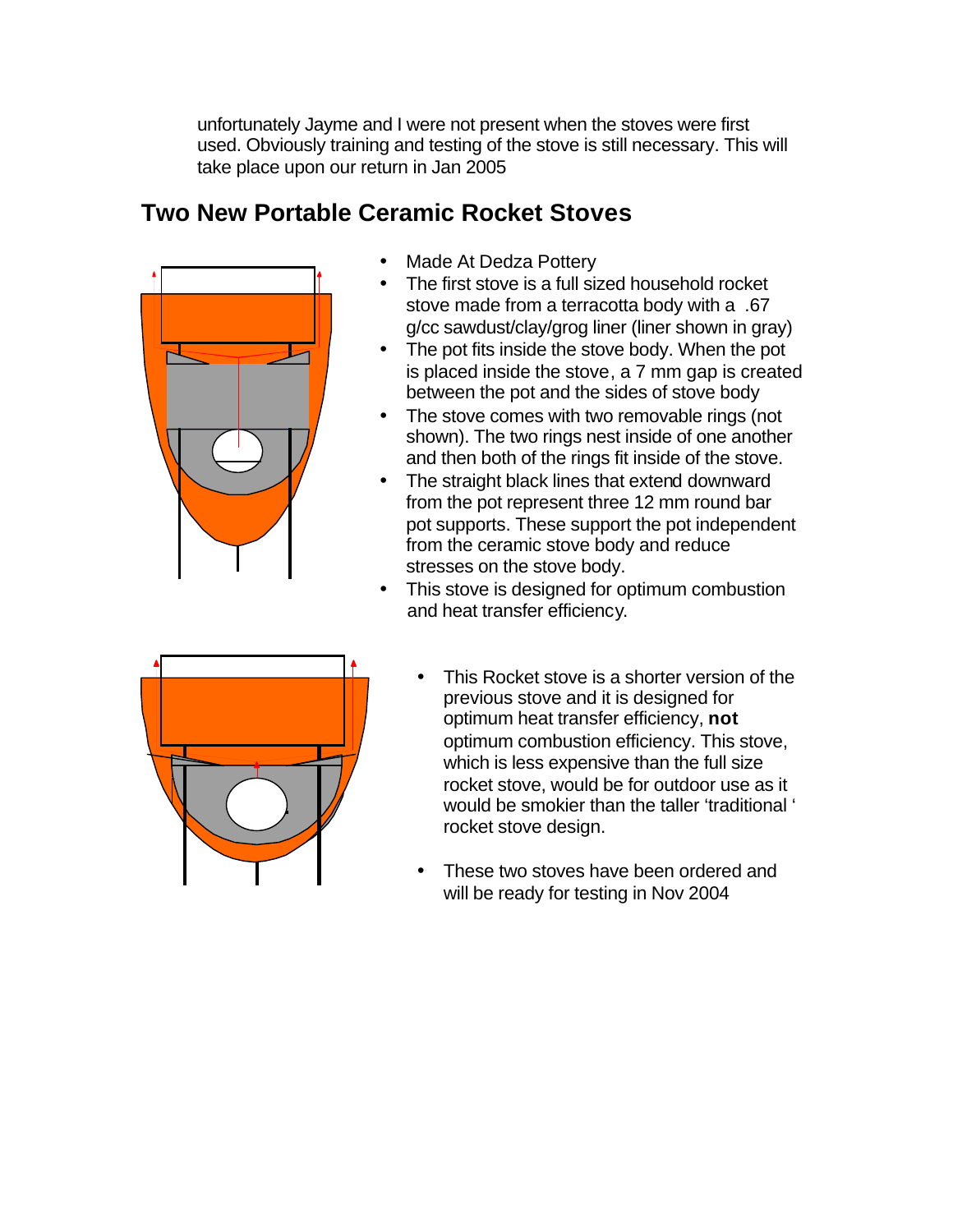### **Brick Production**



In March 2003, I visited Dedza pottery to discuss the possibility of producing insulative bricks for the Institutional stoves. Dedza pottery was already producing a relatively heavy .9 g/cc sawdust/ clay /grog insulative brick for use in their kilns as well as for the liner of tea estate boilers.

Their bricks are made in sawdustpowered kilns (see photo left). These bricks are rated to withstand temperatures up to 1300C.

The 100L and 200L institutional stove require a brick that only needs to withstand 1000C. The current 1300C Dedza brick is more robust than we require. More research is necessary before we can make a less expensive brick with lower temperature clay. In the mean time, however, the 1300C brick is more than enough to fulfill our needs.

 Their current boiler bricks (see photo right) are .9 g/cc, which is heavier than out ideal .6-.7 g/cc brick. However we wanted to compare the durability of their heavier bricks so we worked



with them to produce forty .9 g/cc 'heavier' bricks and seventy-two 'lighter' .67 g/cc bricks. These bricks were made with custom moulds that were produced in Mozambique. Measurements in cm

| Qty           | Mould Size Type Clay Clay Ref |         |        | Unit Pr. | Total   |
|---------------|-------------------------------|---------|--------|----------|---------|
| 40            | 22 x22x6                      | Heavier | GIB/5  | 121.70   | 4868.00 |
| 48            | 16.5x33x6                     | Liahter | EKIB/3 | 164.56   | 7898.88 |
| 24            | 33x22x6                       | Lighter | EKIB/3 | 219.05   | 5257.20 |
| $-100$ Kwacha |                               |         |        |          |         |

US\$1 = 109 Kwacha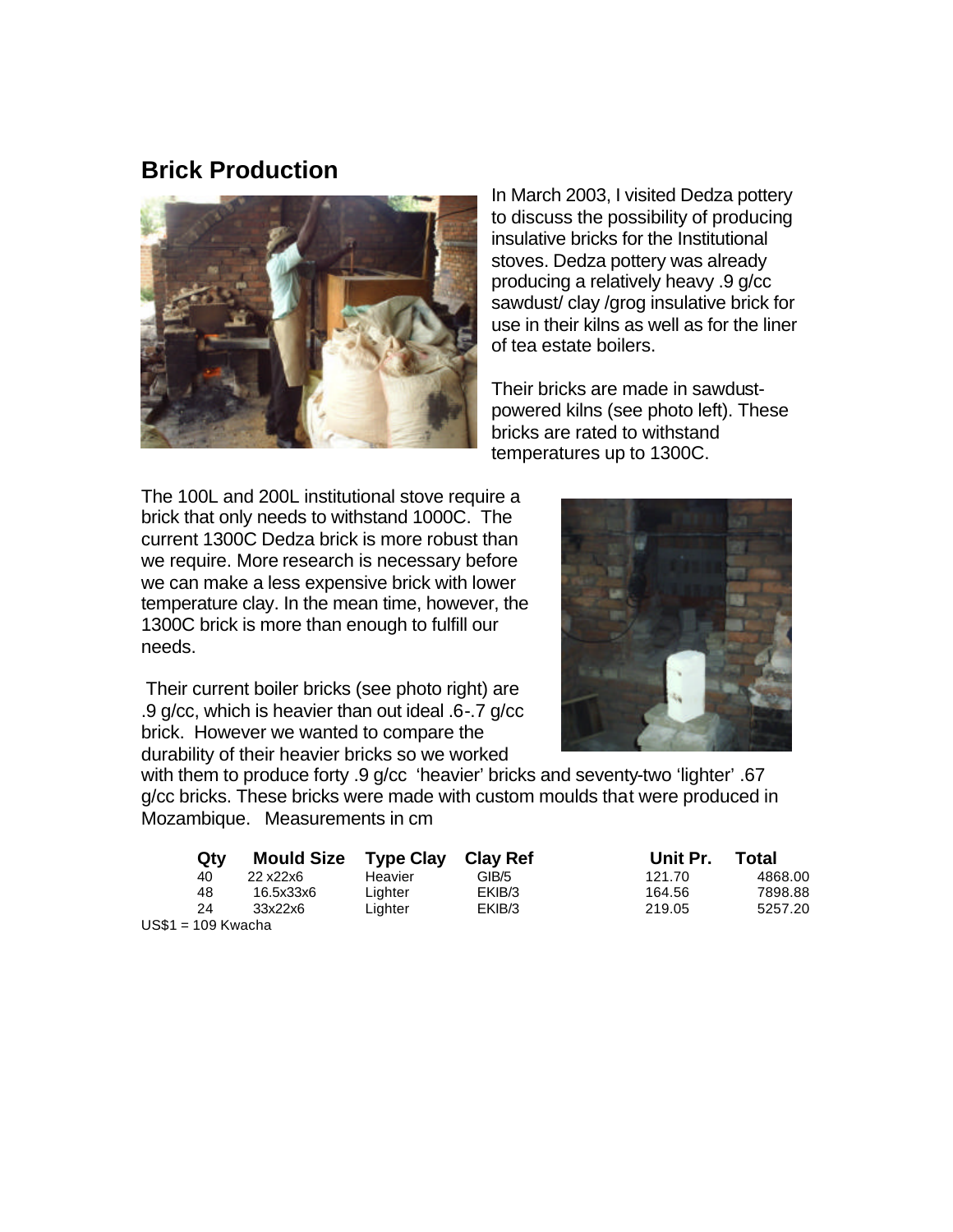Lighter brick recipe 22 parts sawdust (sifted through a #10 mesh) 3 parts grog (sifted through a #60 mesh) 7 parts high temp clay (sifted through a #30 Mesh)

Heavier brick recipe

7 parts sawdust (sifted through a #10 mesh)

- 2 parts grog (sifted through a #60 mesh)
- 3 parts high temp clay (sifted through 30 Mesh)



These bricks were then delivered in mid-July and were installed in the 2 mud stoves, the 2 modified WFP stoves, the 2 pot restaurant stove and the Satemwa Tea Estate 110L. The remaining bricks were used to fulfill the first WFP order for 55 stoves. The bricks form the 'L' shaped rocket combustion chamber (see photo left for partially built combustion chamber).

Since the first order (in Mar 2004) we have made some slight modifications to the combustion chamber dimensions. The combustion chamber opening is now 180 by 180 mm and the height is 470 mm. These new measurements required us to modify the brick mould. Note that the following are mould sizes and the final brick, after shrinkage, will be smaller. These bricks will be used to fulfill the rest of WFP's order for 55 Institutional stoves. Each stove requires 8 bricks. Measurements in mm

55 of 185x185x50 110 of 300x295x50 275 of 300x185x50 Total price: MK 85,959.23

#### **Christa Messinger then repeated this order for WFP's second order of 55 stoves.**

55 of 185x185x50 110 of 300x295x50 275 of 300x185x50 Total price: MK 85,959.23

.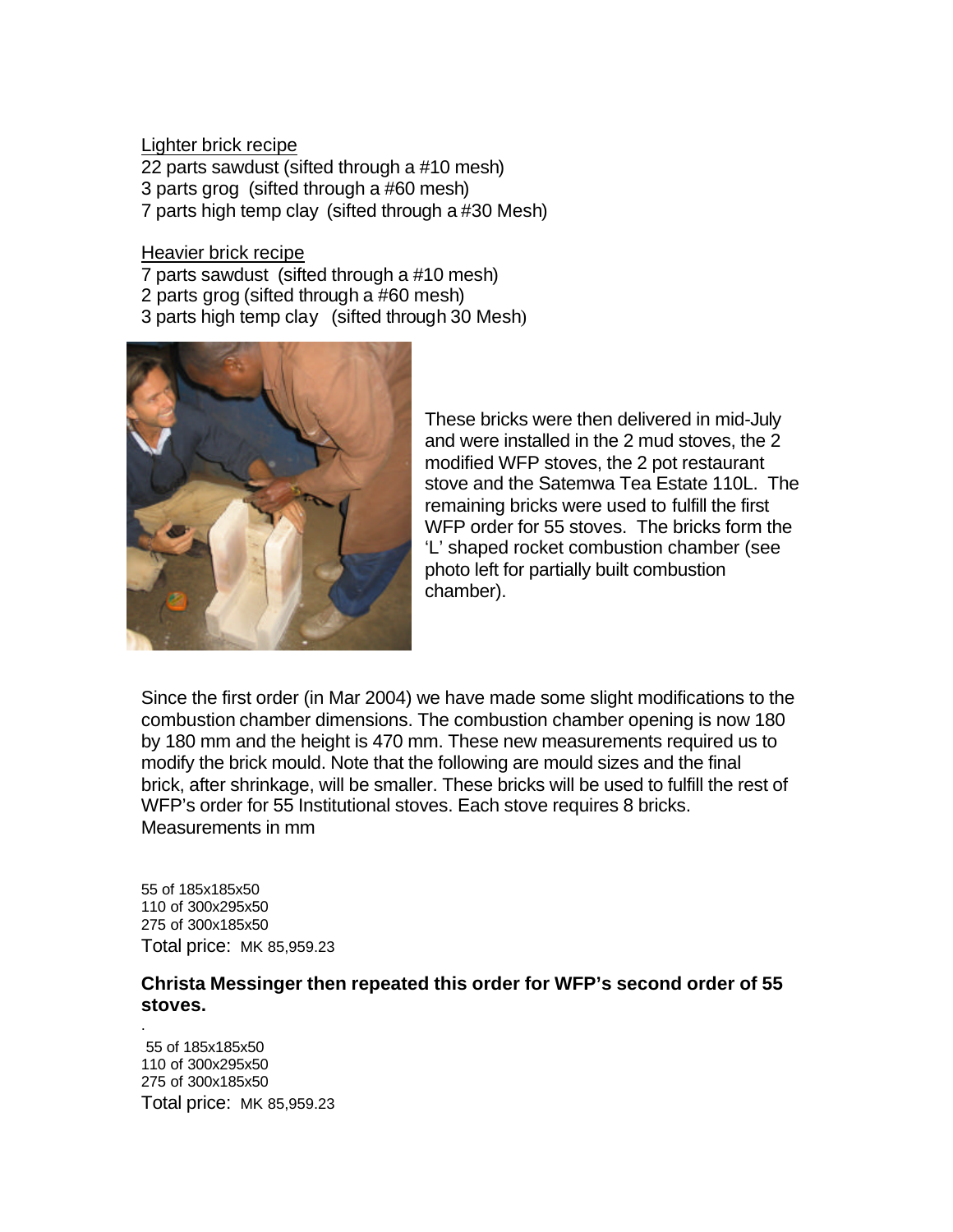#### **Peter Scott placed a third order in Aug 2004 to fulfill future ProBEC brick requirements**

10 of 185x185x50 20 of 300x295x50 50 of 300x185x50 Total price: MK 15,628.95

 A thirty thousand Kwacha deposit was placed as a deposit to cover these first three orders and the new portable household ceramic stove.

# **Brick Production**  Way Forward

- 1. A lot of advance notice (2-3 months) is required when ordering bricks from Dedza Pottery. This should be considered when signing contracts for institutional stoves.
- 2. **The insulative bricks made at Dedza Pottery, are, as of Sept 2004, the best material option for the Rocket Stove combustion chamber in Southern Africa.** We should work closely with Dedza to develop new products. For example Dedza is currently experimenting with glazing the inside of the insulative bricks to increase their durability. If this succeeds this would make a cheaper and more durable stove.
- 3.
- **4. We should contract Dedza pottery to teach others in Southern Africa how to construct sawdust fired kilns and make their special bricks**
- 5. Dedza has expressed interest in developing a joint research project with ProBEC. This should be explored further.
- **6. We should encourage the development of sawdust/ clay/grog bricks throughout southern Africa, in areas that have access to the raw materials (Zambia, yes; Lesotho, no).**

## WFP 110L Stove



# Way Forward

55 stoves were ordered on July  $30<sup>th</sup>$  and an additional 55 stoves were ordered in August. 55 Stoves should be delivered ASAP the second 50 stoves should be delivered 3 months after the first 55 stoves. This will give time to collect feedback from the first 50 stoves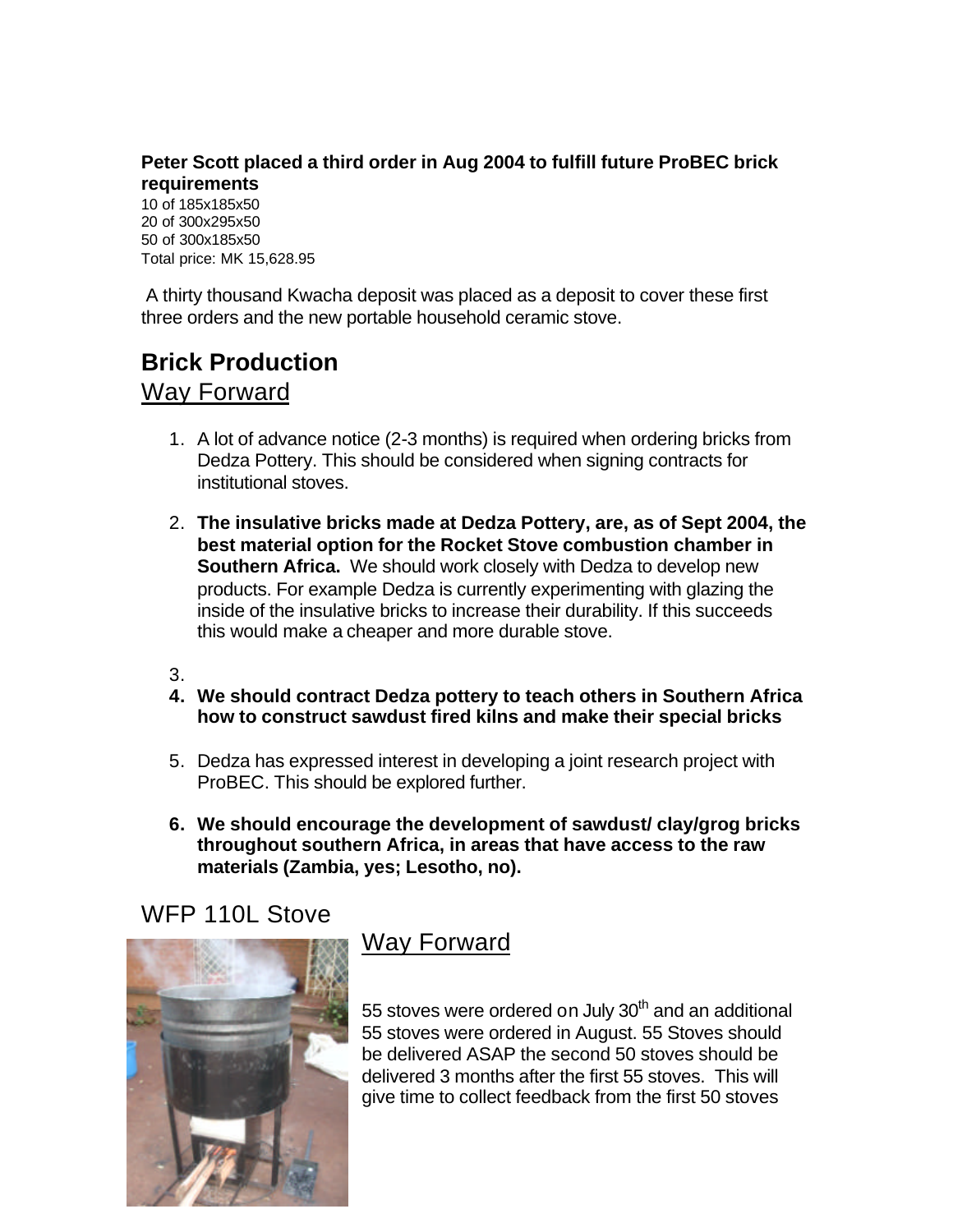and make any minor or major modifications that are needed to the stoves. In October, I contacted WFP in Llongwe and requested that they proceed with the dissemination as slowly as possible and to collect as much information from the initial stoves so that we can make modifications to future stoves in a timely manner.

#### **We are still working with a new product in a new country and it would be optimistic to the point of foolishness to assume that we have made a flawless product the first time out**.

- 1. A training plan for cooks needs to be developed and implemented. A laminated color brochure (see MangiMangi user guide) needs to be produced and placed inside each kitchen.
- 2. 1 week –1 month, after installation a site visit should be made to 10 of the schools. If problems are going to develop with the stove, or if the stove is going to be misused, it will generally happen soon after installation.
- 3. An additional follow up should be made to the same10 schools (as well as 10 additional schools) 2 to 3 months after installation. This feed back needs to be collected and sent to Ken's engineering in Mulanje and myself as well.
- 4. Each of the first 50 stoves should be marked. A steel plate marked with a production number will be used to mark the stove.
- 5. Based on criteria that were developed in August, Ministry of Energy will make an assessment of potential institutions that would be suitable for a Rocket Stove development program.
- 6. A cast iron shelf (not grate) needs to be made to replace the mild steel shelf that we are presently using. Contact EFC in Blantyre at 01 671 241or 01 672 028 for more info on casting the shelves.

## **Eastern Produce** Way Forward

Eastern Produce is still trying to decide how it wants to proceed with its stove program. They have been very satisfied with the work but are still not sure if they want to build brick or metal stoves. There are benefits to both designs.

#### **For an organization such as Eastern Produce**, **which is**:

• feeding large numbers of people (40,000/day)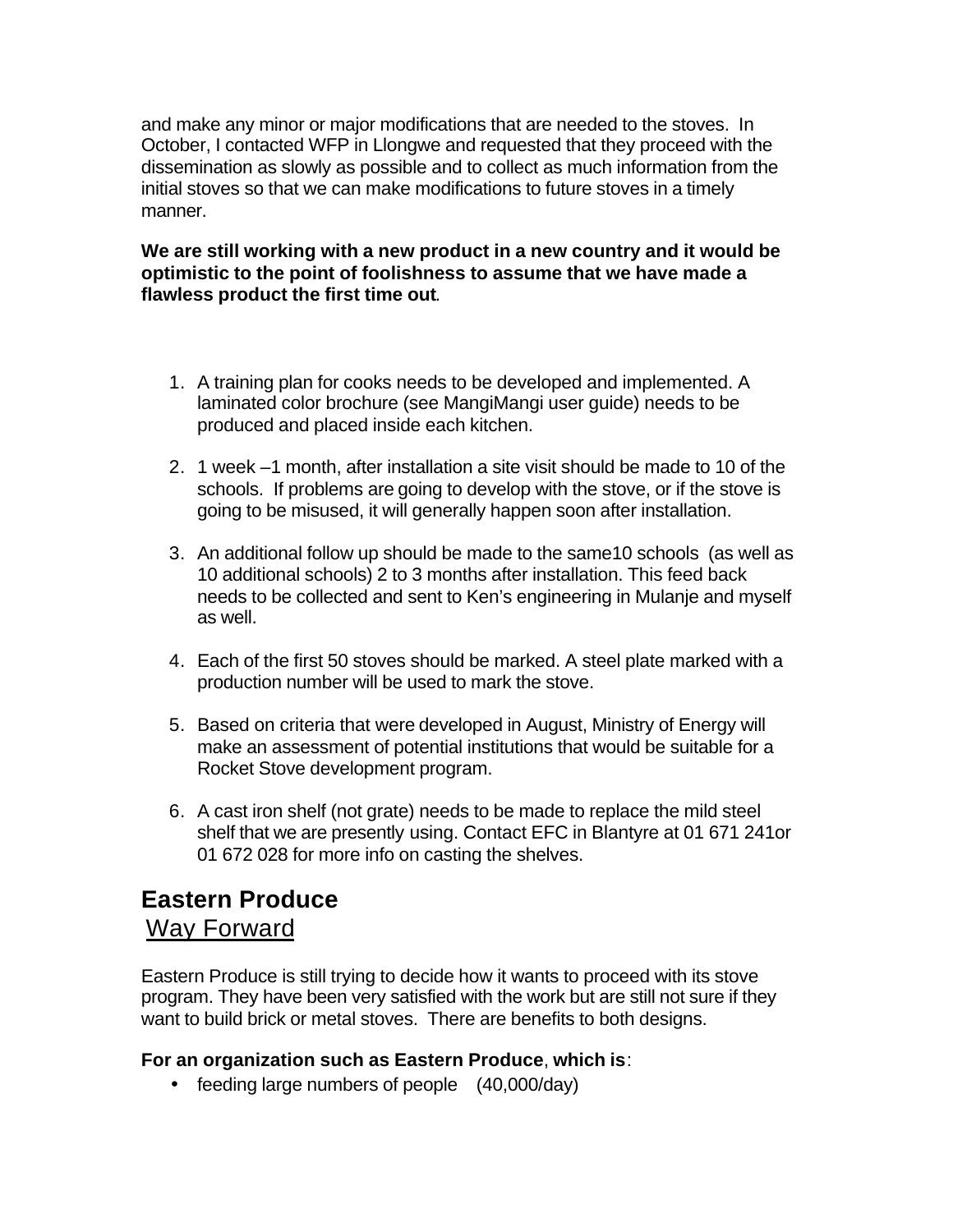• located in a relatively centralized geographical area (i.e. not spread out throughout the entire country- such as WFP)

And has:

- access to locally sourced and highly trained artisans and
- attentive management and quality control systems

**I would recommend building a Brick Rocket stove as large as feasibly possible (200L+)**. For Eastern Produce I would recommend building the 200L + Brick stoves. Obviously for organization such as WFP, whose projects do not meet all of the above criteria, I would recommend building portable metal stoves that can be produced centrally and then transported to individual schools.

# **Ken's engineering**

#### Way Forward

Ken has done an excellent job with producing the initial prototypes and is highly motivated to expand his business. To do this, Ken will need help with business planning

## **2-pot restaurant stove** Way Forward

 On July 28, 2004 I interviewed Henry, the owner of the Mulanje Hotel and he stated that his daily fuel consumption was (US\$1= 109 Kwacha):

| 2 bags charcoal @ 180 Kwacha/ bag | 360K/day                   |
|-----------------------------------|----------------------------|
| approx 5 bundles of firewood      | 100K/day                   |
| Total                             | 460K/day or US\$1,540/year |

Initial feedback from Mount Mulanje hotel indicated 90% savings with the 2-pot stove as compared to the open fire. As can be see from the above data, however, the majority of the fuel costs are for charcoal, not fire wood. Some tasks that are currently utilizing charcoal could use firewood whereas some absolutely require charcoal. For example, cooking chips can be done with wood but roasting of meat is inconvenient with a Rocket Stove. A research and an education component is essential so that we can explore how much restaurant cooking can be switched from charcoal to the Rocket Stove.

# **100 L Brick Stoves** Way Forward